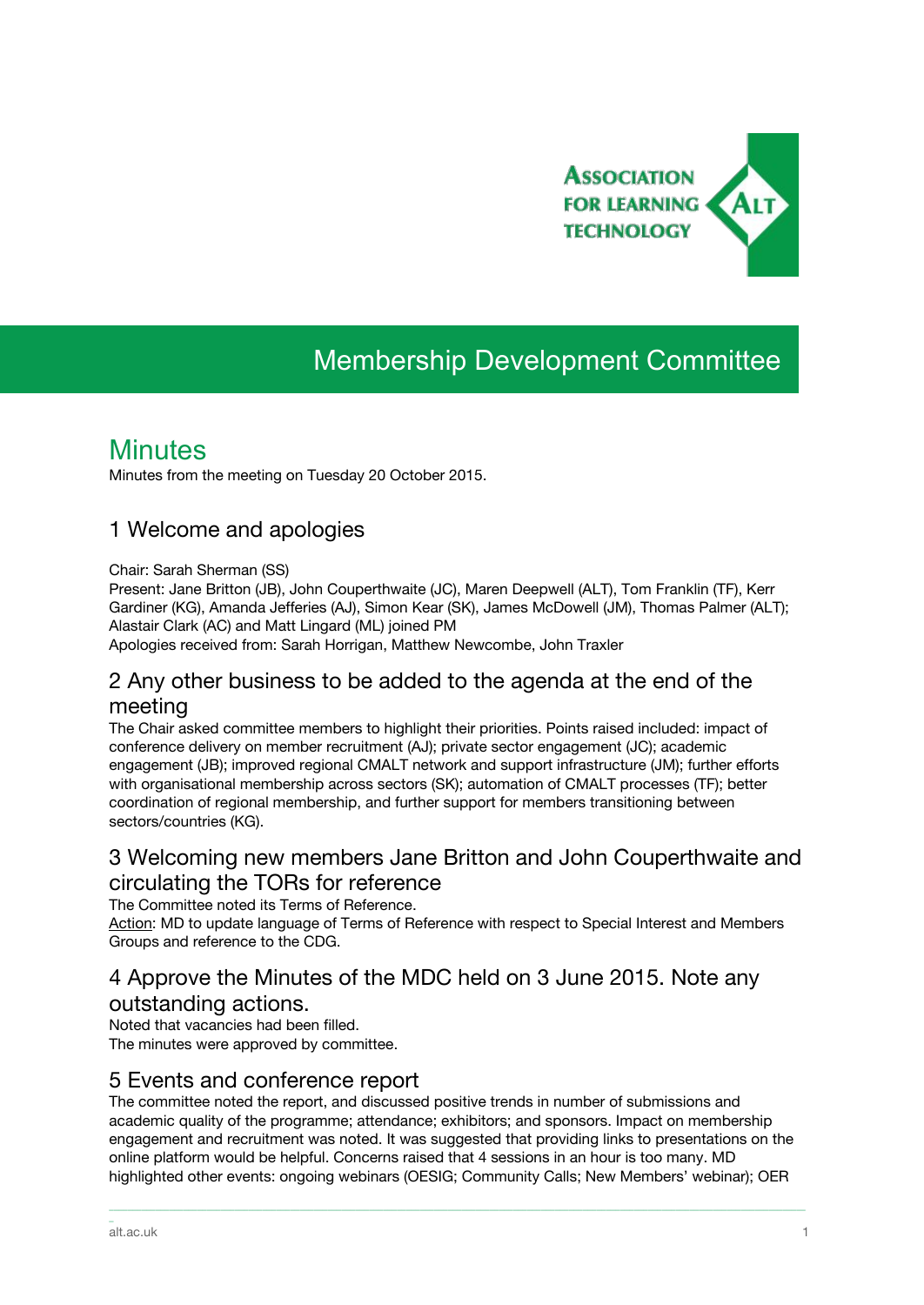16 - call for papers open; ALT Online Winter Conference - call for proposals and registration open. The Chair called for committee involvement to encourage member engagement.

Action: TF suggested that the figures for submissions received as against sessions run should be changed to avoid misleading impression that only 6 submissions were rejected.

#### 6 SIG and Members Groups update

New Members Group policy approved by Trustees in June coming slowly into effect. Proposals received for new Members Groups: ALT Northern Ireland; ALT West Midlands. The proposals will be circulated to committee members by email. These to act as flagships for new policy. It was suggested that where possible new Members Groups should tap into existing regional networks; also that CMALT infrastructure should be built in, with regional webinars, mentoring, etc, coordinated by a regional CMALT champion.

Action: The Chair asked committee members to encourage Members Group and SIG involvement in forthcoming Winter Conference.

### 7 Membership & CMALT report

MD gave an overview of membership highlights: ALT approaching 2000 members, and 300 Certified members; organisational members retained at rate of 80% for Qs. 1 & 2 with good progress in Qs.3 & 4. The committee discussed longer-term trends in membership numbers. The committee discussed naming conventions for membership. CMALT processes were discussed: portfolio review, the number of CMALT assessors and workflow for assessment, and conventions for describing retired Certified members. It was suggested that the 300th CMALT holder should be marked with a press release; and that further automation of CMALT administrative workflow should be explored. MD mentioned efforts of Shirley Evans in cataloguing CMALT portfolio data; a report to be expected in the future. The committee noted call for involvement in forthcoming activities:

- new member webinar in late November: 2-3 individuals to share their perspective on being a member, how they became involved and what they find most useful to them;
- new CMALT webinar on different approaches to building a cmalt portfolio: again, 2-3 members with CMALT are welcome to join into this new webinar which will focus on different ways to build and complete a cmalt portfolio including different formats and styles;
- welcoming new members and CMALT Holders on social media: we are getting more members, particularly new ones, on Twitter and anyone who is a keen user can join in using #altc and #CMALT or #cmalt;
- Participate as a Digital Champion or similar in the Blended Learning Essentials pilot for CMALT.

Actions: SS to lead on a working paper on membership type naming conventions, including ex-Certified members, with a view to making a recommendation to Trustees to change membership type names. MD to ensure that membership reporting contains more information on the CMALT assessment process and its development.

Committee members who wish to get involved in forthcoming activities to contact ALT at [enquiries@alt.ac.uk](mailto:enquiries@alt.ac.uk)

#### 8 Communications and website report

The report was noted by the committee.

The Chair invited committee members to write a post for the #altc blog.

Action: All committee members who wish to write a post for the #altc blog to contact Editor-in-Chief Anne Hole at [blog@alt.ac.uk](mailto:blog@alt.ac.uk)

#### 9 International matters

MD noted potential plans for US study tour to boost international attendance at altc 2016.

#### 10 Items referred to and from other ALT committees or Trustees

Winter Conference promotion; the Chair called for committee involvement.

ML and other committee members noted the potential for better communication among ALT Operational Committees. KG asked for links to other committees' minutes to be circulated. JM suggested a new standing agenda item to enumerate and report matters relevant to other committees. [Subsequently agreed by all committees at the joint meeting]

\_\_\_\_\_\_\_\_\_\_\_\_\_\_\_\_\_\_\_\_\_\_\_\_\_\_\_\_\_\_\_\_\_\_\_\_\_\_\_\_\_\_\_\_\_\_\_\_\_\_\_\_\_\_\_\_\_\_\_\_\_\_\_\_\_\_\_\_\_\_\_\_\_\_\_\_\_\_\_\_\_\_\_\_\_\_\_\_\_\_\_\_\_\_\_\_\_\_\_\_\_\_\_\_\_\_\_\_\_\_\_\_\_\_\_\_\_\_\_\_\_\_\_\_\_\_\_\_\_\_\_\_\_\_\_\_\_\_\_\_\_\_\_\_\_\_\_\_\_\_